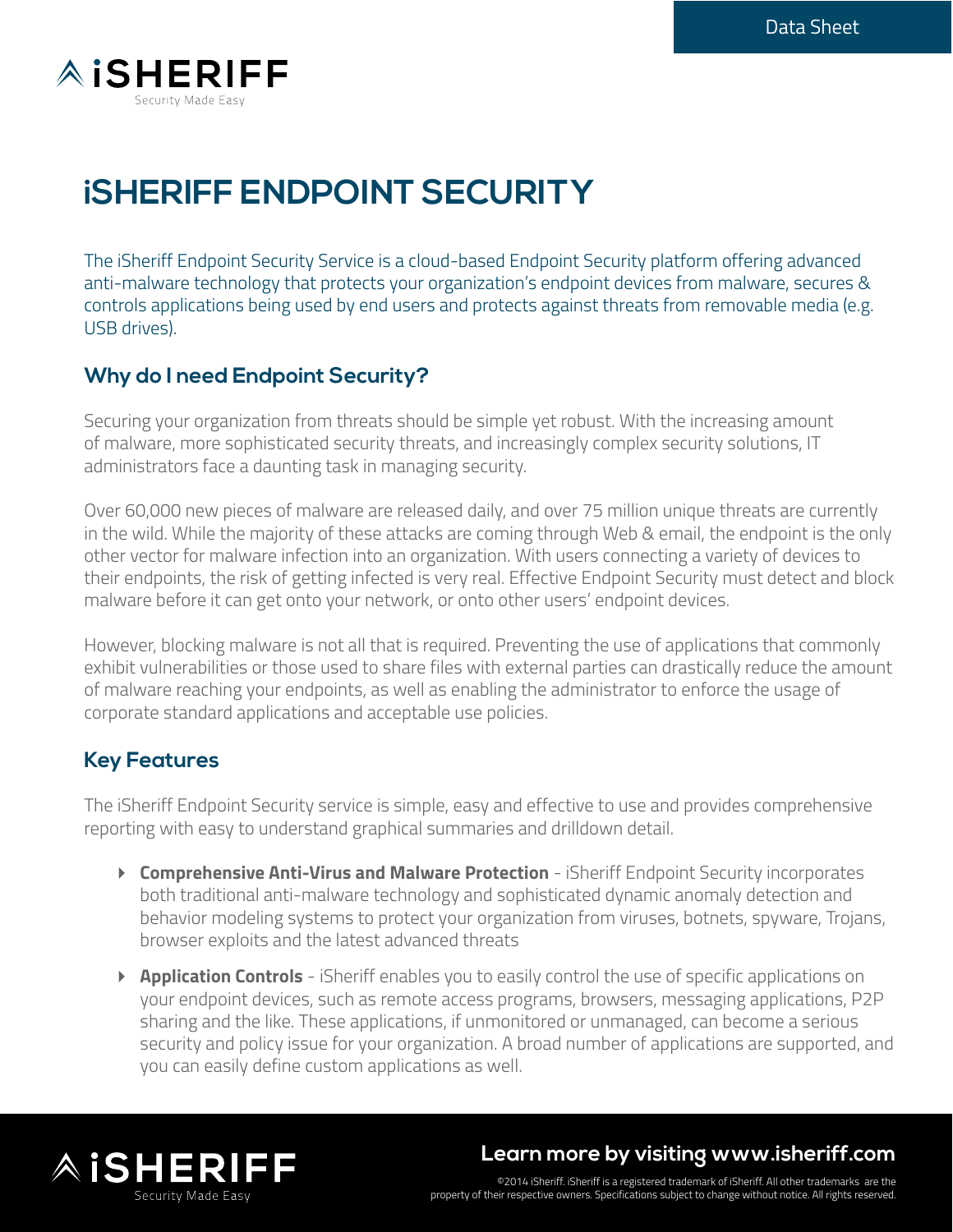

- **Removable Media** Removable media drives are a common source of local device infection. iSheriff automatically scans removable media in real time to ensure that no infection can be passed to your users' devices
- **Scanning Options** Scanning options and schedules can be simply set by policy in the iSheriff cloud console, making it very easy to manage endpoint security for your entire organization
- **Multiple Operating Systems Supported** With Windows, OS X and Linux supported you can rest assured that all of your devices will be protected. From servers, to workstations, to laptops, iSheriff covers them all
- **Always Up-to-Date** Because iSheriff Endpoint Security operates from the cloud, your endpoints are instantaneously kept up-to-date with the latest client application version and signatures
- **Simple Deployment** The lightweight iSheriff client can be easily deployed using group policies or other software distribution methods
- **Distribution Center** Instead of each endpoint downloading its own updates, the Distribution Center application can be used to download updates once and then distribute these to each local endpoint
- **Legacy Endpoint Uninstaller** Uninstall scripts are also provided for legacy iSheriff and 3rd party solutions to further simplify deployment

iSheriff provides you with a simple yet powerful Web interface to set and manage your own endpoint policies and reports. iSheriff works with many popular directory services, such as Active Directory, to make it easy to set up and maintain your user accounts and authentication.

Unlike traditional on-premise anti-virus products, iSheriff Endpoint Security is based in the cloud – meaning that there is no hardware to purchase and maintain, significantly reducing the costs, complexity and overhead of protecting your organization's endpoint devices.

## **The Advantages of iSheriff Cloud Security**

iSheriff provides your organization with a versatile and flexible cloud based security platform – enabling you to protect your users anywhere and on any Web-capable device. As a cloud-based platform, iSheriff enables considerable advantages over traditional on-premise security solutions:

- **Instant Deployment** connect to the cloud service and you're immediately up and running.
- **No Upfront Expenditure** no need to purchase capital equipment and no obsolete hardware.



**Learn more by visiting www.isheriff.com**

©2014 iSheriff. iSheriff is a registered trademark of iSheriff. All other trademarks are the property of their respective owners. Specifications subject to change without notice. All rights reserved.